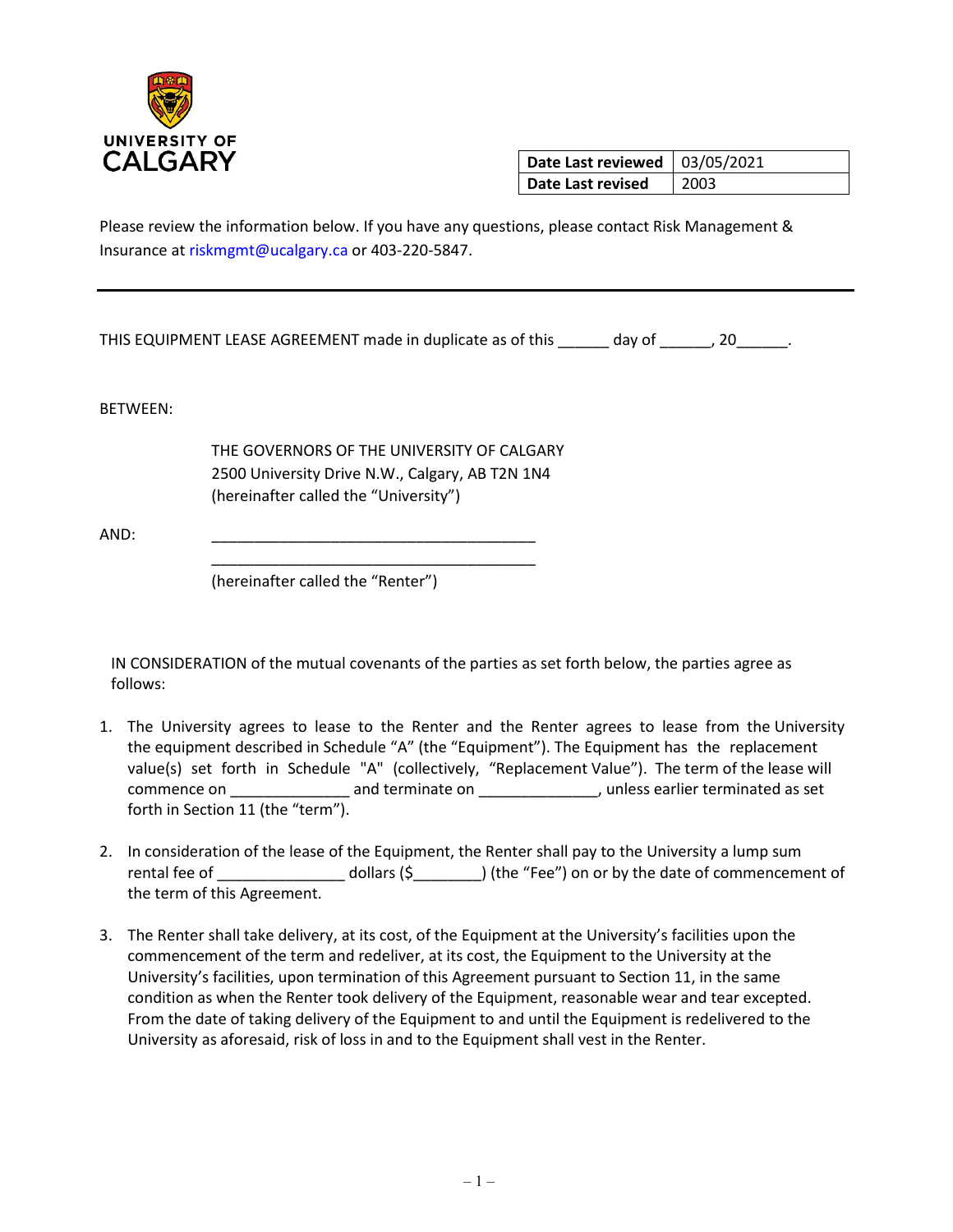- 4. If, upon receipt of the redelivered Equipment, the University, at its sole opinion, determines that any repair to put the Equipment in the condition it was in as at delivery to the Renter (reasonable wear and tear excepted) is required, the University will notify the Renter within five (5) business days of redelivery. All expenses incurred by or on behalf of the University in respect of such repairs shall be forthwith paid by the Renter and shall become additional fees payable by the Renter to the University and shall be recoverable in the same manner and to the same extent as though it were a portion of the Fee otherwise payable under and by virtue of this Agreement.
- 5. Upon delivery to it of the Equipment, the Renter shall inspect same and report to the University within two (2) business days, any defects in the Equipment. Notwithstanding the foregoing, the Equipment shall be delivered and leased under this Agreement by the University to the Renter in an "as is" condition without warranty or guarantee by the University, express or implied, as to value, fitness for use, condition, merchantability or otherwise (except as set forth in Section 21).
- 6. The Renter agrees during the term to ensure the physical security of the Equipment. The Renter agrees to indemnify the University, its governors, officers, employees and agents from and against all actions, claims, damages, losses and costs incurred as a result of the taking of delivery, use, operation, repair, maintenance and redelivery of the Equipment during the term and for any damage or loss of Equipment during the term. This indemnity shall survive termination of this Agreement.
- 7. The Renter agrees to allow the University, upon reasonable notice and during normal business hours, to have access to the Equipment, on a non-interference basis to inspect the Equipment. Upon inspection, if the University determines that the Equipment is in a state of disrepair, the University may demand the return of the Equipment upon one (1) business day written notice to the Renter and the Renter shall redeliver the Equipment further to Sections 3 and 4.
- 8. The Renter, at its cost, shall insure the Equipment with reputable insurers during the term in an amount equal to the Replacement Value of the Equipment, under an all risks property insurance policy. Such insurance shall be maintained at the Renter's expense and shall name the University as an Additional Insured and shall not be cancelled except upon 30 days prior notice to the University.
- 9. The Renter, at its cost, shall insure its operations with reputable insurers under a contract of either Comprehensive or Commercial General Liability in an amount of not less than \$2,000,000 per occurrence (annual general aggregate, if any, not less than \$2,000,000) insuring against bodily injury and death and property damage, including loss of use thereof. The Renter shall add the University to the aforementioned policy as an Additional Insured and the insurance shall not be cancelled except upon 30 days prior notice to the University.
- 10. The Renter shall, as evidence of the required insurances, provide Certificates of Insurance to the University prior to the commencement of the term.
- 11. This Agreement and the lease of the Equipment shall terminate and the Equipment shall be redelivered to the University pursuant to Sections 3 and 4, at the earliest of the following dates: (a) upon completion of the term; (b) within 5 days of written notification by the Renter to the University that the Equipment is no longer required by the Renter, (c) within 5 days written notification of the University's request for the return of the Equipment, or (d) pursuant to Section 15.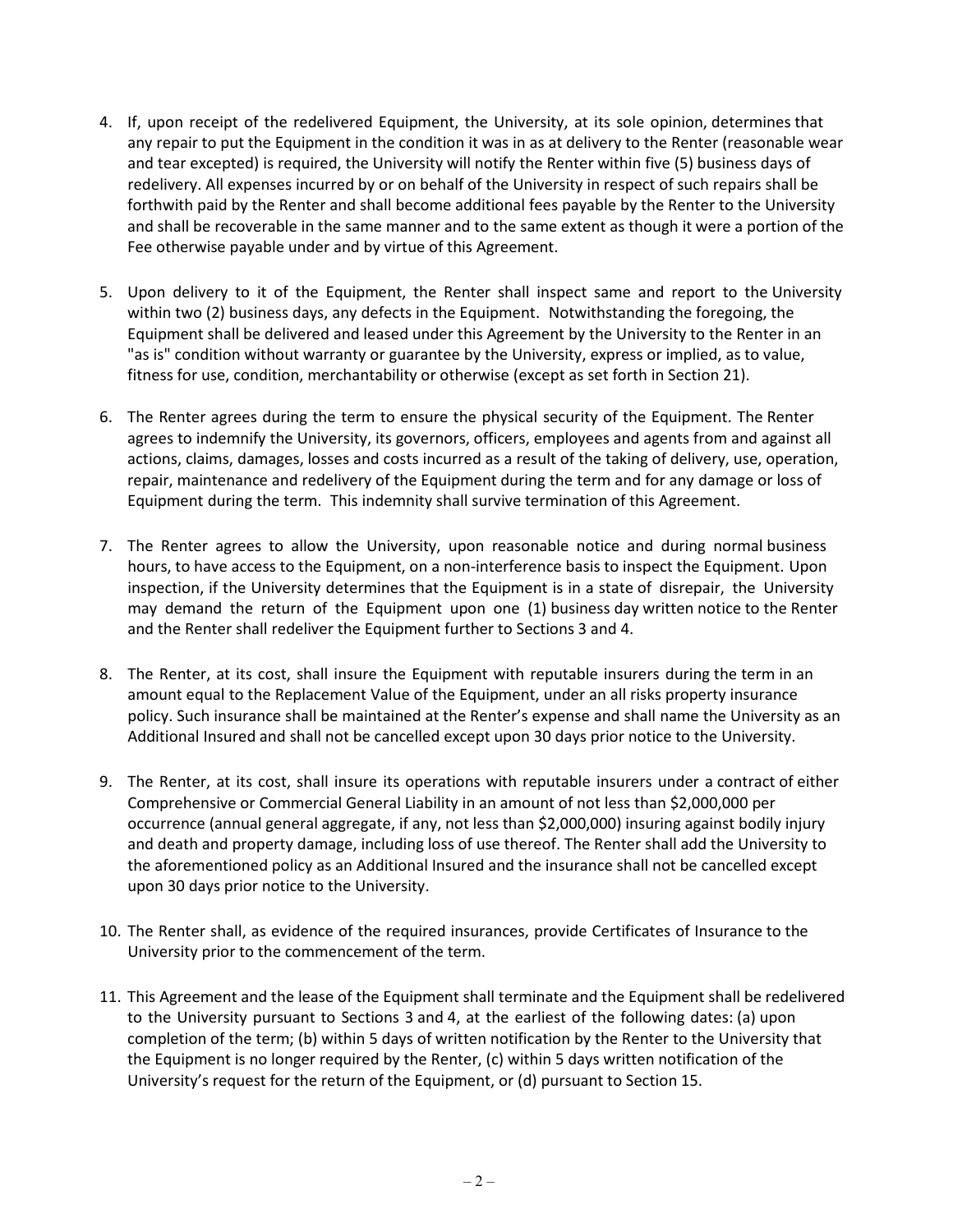- 12. In the event the Renter fails to redeliver to the University on or before the termination date the Equipment in accordance with Sections 3 and 4, the Renter shall reimburse all costs incurred by the University, including but not limited to, shipping and receiving and repossession costs, together with an administration fee equal to \$\_\_\_\_\_\_\_\_\_ per day of delay in redelivery, which amounts shall be deemed to be liquidated damages and not a penalty.
- 13. The Renter agrees, at its expense, to comply with all applicable laws, orders, ordinances and regulations.
- 14. Title to the Equipment shall remain vested at all times in the University. It is understood and agreed that this Agreement does not give the Renter any interest in the Equipment except the right to lease same as set out in this Agreement.
- 15. In the event that the any of the goods and chattels of the Renter shall be at any time seized in execution or attachment by any creditor of the Renter or the Renter shall make any assignment for the benefit of creditors or become bankrupt or insolvent or take the benefit of any act now or hereafter in force for bankrupt or insolvent debtors or any order shall be made for the winding up of the Renter or the Renter shall liquidate or wind-up, then in any such case, this Agreement, at the option of the University, shall terminate forthwith upon written notice by the University.
- 16. The Renter shall not assign its rights herein nor dispose, mortgage, lien, secure nor alienate the Equipment or any part thereof nor allow the Equipment to be mortgaged, liened, secured or alienated in whole or part. If any lien or security interest shall be filed against the Equipment (except by the University), the Renter, at its cost, shall cause the same to be discharged forthwith.
- 17. This Agreement supersedes all prior negotiations, understandings and agreements, whether oral or written, between the University and the Renter with respect to the subject matter hereof.
- 18. This Agreement may only be amended in writing duly executed by the authorized representatives of the University and the Renter.
- 19. Any notice herein provided or permitted to be given by the Renter to the University shall be in writing and shall be sufficiently given if delivered or transmitted by fax:

If to the University:

The University of Calgary 2500 University Drive N.W. Calgary, Alberta T2N 1N4

Fax: \_\_\_\_\_\_\_\_\_\_\_\_\_\_\_\_\_\_\_\_\_\_\_\_\_\_\_

Attn: \_\_\_\_\_\_\_\_\_\_\_\_\_\_\_\_\_\_\_\_\_\_\_\_\_\_\_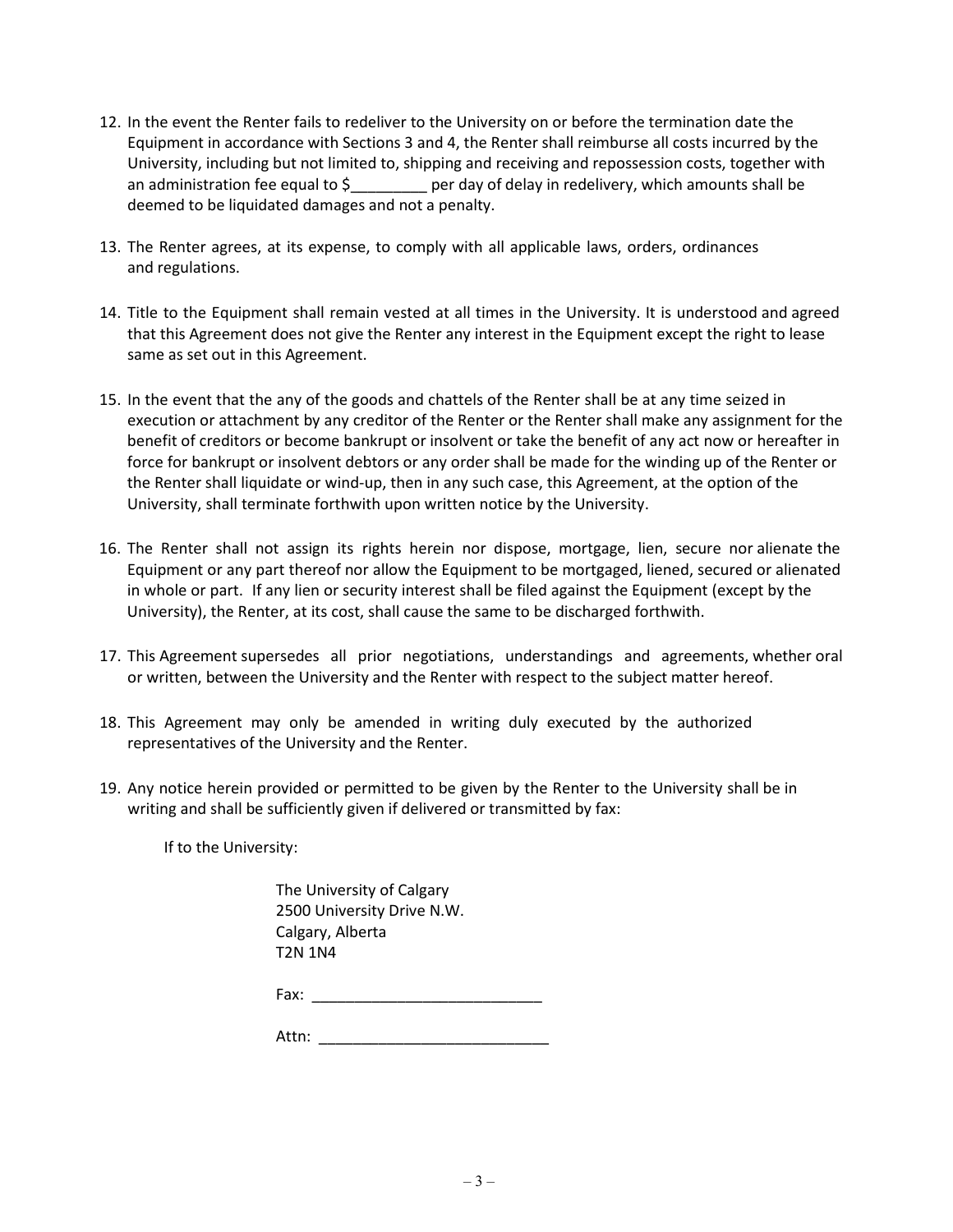If to the Renter:

| Fax:       |  |
|------------|--|
|            |  |
| Attention: |  |

- 20. This Agreement shall be governed by the laws of the Province of Alberta and the applicable federal laws of Canada.
- 21. Each party warrants and represents to the other party upon the date of this Agreement and throughout the term that it has the requisite authority to enter into and perform its obligations under this Agreement.

Executed as of the date first above written.

THE GOVERNORS OF THE UNIVERSITY OF CALGARY

Per:

Title:

(TYPE IN RENTER'S COMPANY NAME)

Per:

Title: